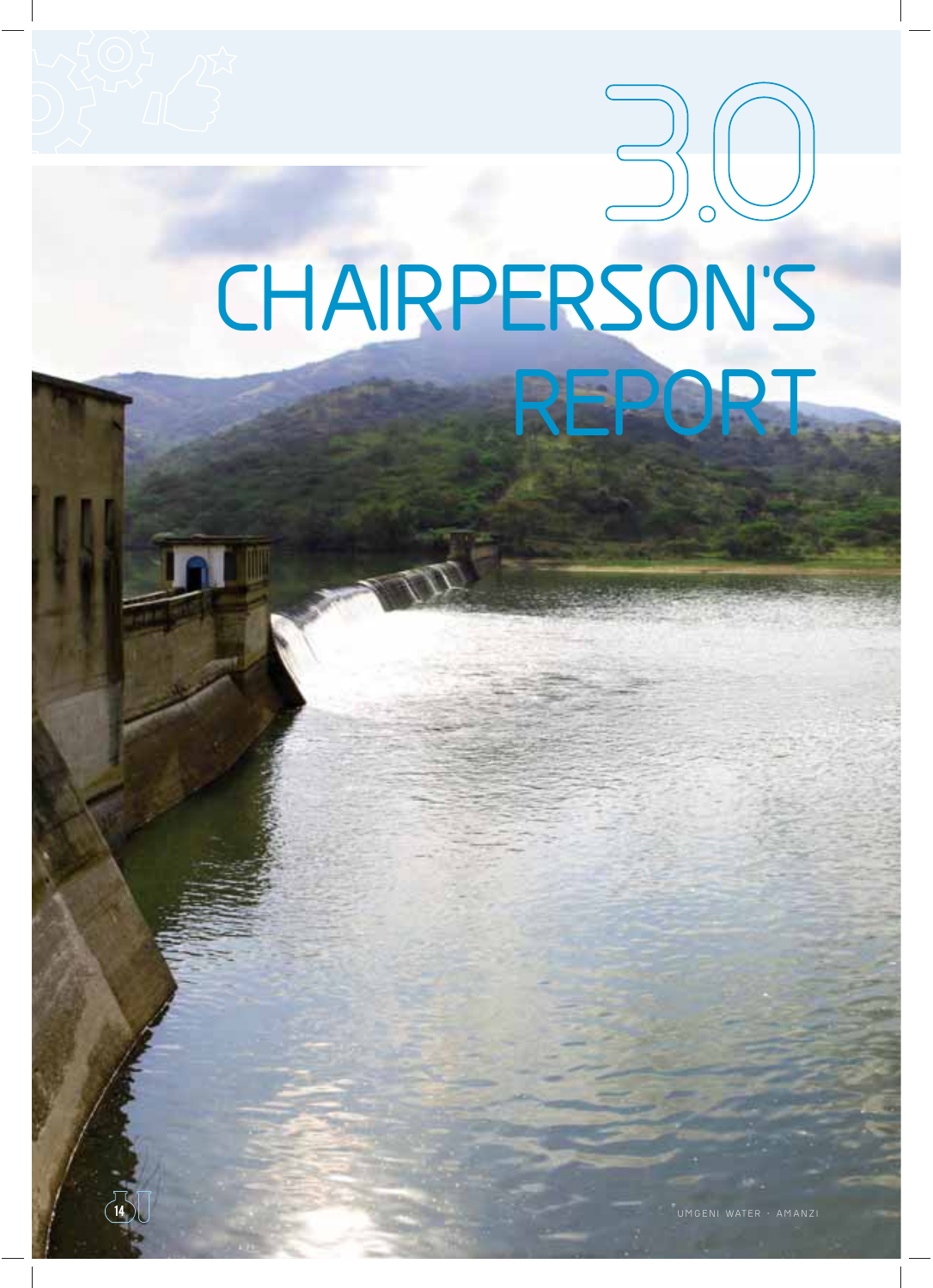

*"Umgeni Water ensured there was engagement of stakeholders"*

# Andile Mahlalutye

*Chairperson of the Board*

### **OVERVIEW**

It is indeed a pleasure to present the Chairperson's Report for the Reporting Year ended 30 June 2013 – a year that has been characterised by positive results in the face of global economic uncertainty. The strong financial performance of the organisation will continue to provide future resiliency, whilst economic growth in South Africa and elsewhere further attempt to stabilise. Umgeni Water, for its part, continues to play a strategic role through the consistent implementation of its mandate and good performance which cumulatively add value to the Government's developmental priority of promoting and achieving sustainable livelihoods in our country.

This Annual Report, for the period 1 July 2012 - 30 June 2013, encapsulates the performance of Umgeni Water, in line with the objectives and targets set in its Five-Year Business Plan. The Annual Report's title, **Water for Growth and Sustainable Development**, is in itself appropriate as it gives meaning to the Mission and Strategic Intent of the organisation, and is also aligned to the Water for Growth and Development Framework of the Department of Water Affairs - the Executive Authority to whom the Board of Umgeni Water reports.

Before I proceed with a review of the key highlights of the past twelve (12) months, it is important to note that as the 2012/2013 Reporting Year came to a close, so did the four-year term of office of the present Board of Umgeni Water. I would therefore like to take this opportunity to thank members of the Board for their contributions which further

#### entrenched Umgeni Water as a sustainable water utility.

At the time of compilation of this Annual Report a decision was still being awaited on the reappointment - or otherwise - of serving Directors of the Board of Umgeni Water. In terms of the Water Services Act, appointment of Directors of all water boards is the prerogative of the Executive Authority.

Water sector institutions are constantly the centre of focus as vehicles that capacitate municipalities to provide water services to their constituencies. In this regard Umgeni Water's accountability to its Water Services Authority (WSA) customers, the Ministry and Department of Water Affairs, the Provincial Government of KwaZulu-Natal and other stakeholders remained high. Expectations of the Executive Authority and other Stakeholders are clear and articulated as:

- Alignment of Umgeni Water's core functions and infrastructure development programme to Government priorities, expressed in the twelve (12) outcomes of Government - seven (7) of which have a direct correlation with the work of Umgeni Water,
- Alignment of Umgeni Water's Five-Year Business Plan and other strategic plans to the National and Provincial Development Plans,
- An affordable tariff and adequate water resource provision that will enable municipalities to supply water cost effectively to consumers, including vulnerable and the presently un-served communities, and

15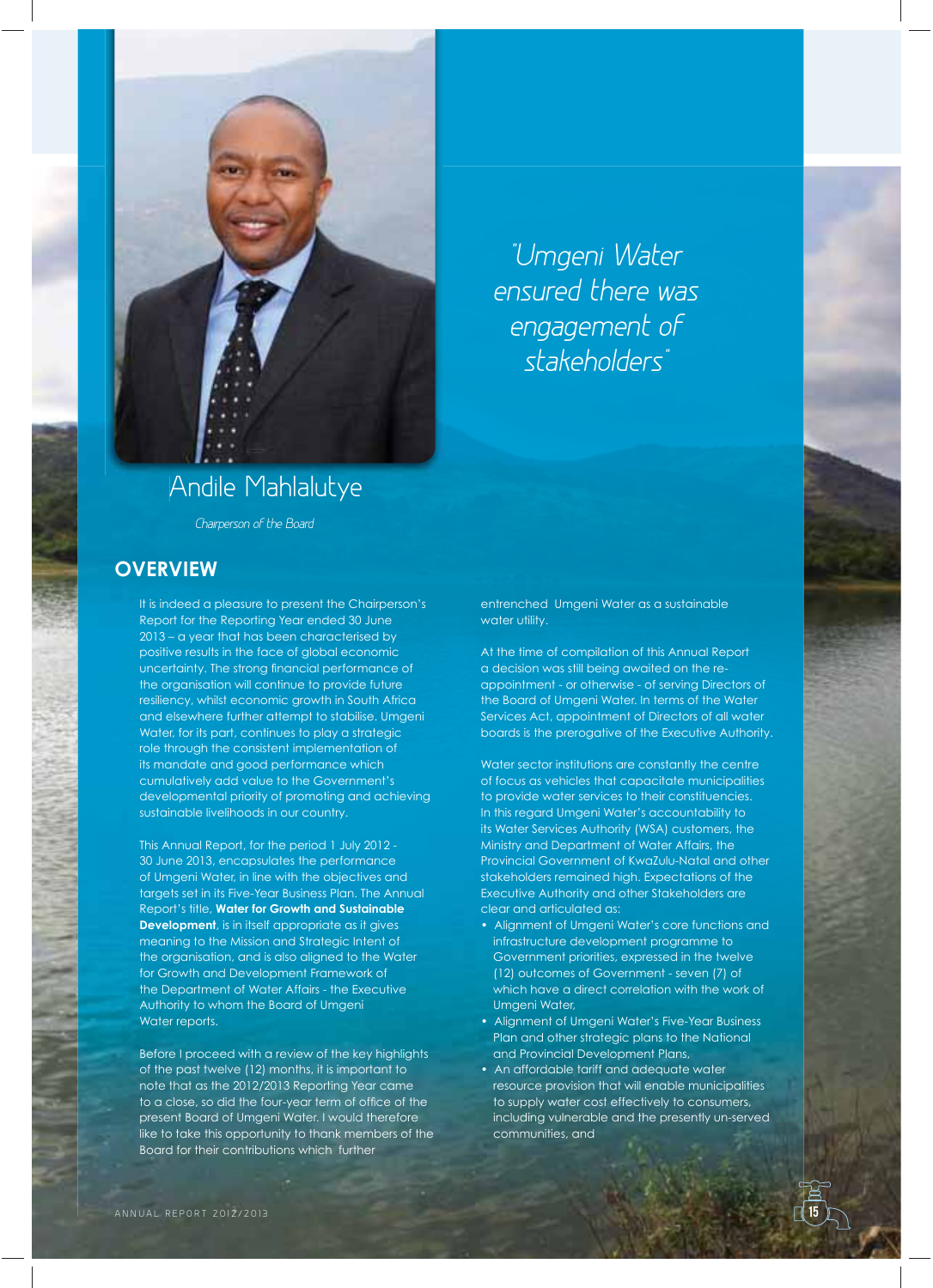• Achievement of measurable results that will contribute to the accomplishment of Government outcomes.

In the context of Executive Authority expectations, significant movement was seen in the arena of institutional realianment during the financial year under review. In this regard, two key developments are worth noting:

- The present twelve (12) water boards are to be reduced to nine (9) as part of a optimisation exercise, and
- The mandate of water boards is to be extended to ensure that those with high technical capacity are used optimally in assisting sector institutions with capacity building and effective service provision.

As a consequence of the above, Umgeni Water has been requested by the KwaZulu-Natal Department of Cooperative Governance and Traditional Affairs and the KwaZulu-Natal Planning Commission to provide assistance in resolving water provision challenges that are being experienced in areas north of Umgeni Water's gazetted area.

Umgeni Water is already undertaking work south of the organisation's designated service area in the Alfred Nzo District Municipality on behalf of the Department of Water Affairs.

The positive results attained in the year under review are a testimony to the hard work and commitment of the staff of Umgeni Water. This was confirmed independently when the First National Bank-KwaZulu-Natal Top Business Portfolio Award was made to Umgeni Water for performance excellence in the regional water sector. In acknowledging good performance, it is also incumbent on the Board, as the Accounting Authority, to recognise the need to implement appropriate actions that address problems where they exist. In relation to organisational challenges, I am delighted to state that the Board is pleased with the progress that has been made with the implementation of an action plan that addresses and responds to the outcomes of a no-holds-barred internal climate and attitudinal survey that was conducted among staff in 2012.

During the period under review the Board continued to work closely with the Political Leaderships of all six (6) WSA customers, the KwaZulu-Natal Provincial Government and Potential customers in order to jointly develop solutions for some challenges that had been faced and, in some instances, continue to be faced in the provision of water to consumers. Two examples are conspicuous in this regard: collaboration with the Ugu District Municipality in resolving supply-related problems that developed as a result of storm damage to reticulation infrastructure, and discussions with uThukela Water and its customers (Amajuba District Municipality, Umzinyathi District Municipality and Newcastle Local Municipality) on interventions to enhance bulk water supply.

The following sections provide a synopsis of organisational performance related through selected strategic outcomes.

## **KEY HIGHLIGHTS**

#### **COMMUNITY AND ENVIRONMENTAL SUSTAINABILITY**

In the wake of Government's commitment to extend basic water services to all communities, Umgeni Water has accelerated the roll out of major infrastructure that will increase assurance of supply and assist in eliminating water backlogs within the Umgeni Water operational area and beyond. To this end, Umgeni Water (during 2012/2013) committed R353million of its R4.8billion capital expenditure programme to developmental projects which began in the prior year. Progress spend to 30 June 2013 was R308million or 87% of the total developmental capex programme. The implementation of this programme will make it possible for a larger number of people to have easier access to safe drinking water while at the same time ensuring that infrastructure is in place to meet future economic and population growth projections. Key rural development infrastructure projects in the 2012/2013 period include:

- The Greater Eston Bulk Water Supply Scheme,
- Mhlabatshane Sub-Regional Scheme,
- Maphumulo Bulk Water Supply Scheme Phases 1 & 2,
- Lower Thukela Bulk Water Supply Scheme,
- Richmond Pipeline, and
- uMshwathi Bulk Water Supply Scheme.

In the period under review, the Maphumulo Bulk Water Supply Scheme Phase 1 was commissioned. When all its components have been completed, the entire scheme will serve approximately 150 000 people in Maphumulo and surrounding areas where, prior to the implementation of the project, access to safe drinking water had been either difficult or erratic.

It is important that in whatever Umgeni Water undertakes as an organisational target there has to be concomitant positive socio-economic impacts. In this regard, the infrastructure projects that were implemented in the current year created 538 employment opportunities and R10.8million was paid in salaries and wages. In order to make future employment prospects easier, workers engaged for infrastructure development and renewal projects are taught new skills which will allow them to compete for positions elsewhere.

In line with the organisation's commitment to empower small, medium and micro enterprises through facilitating work for them, a highly successful briefing session was held with suppliers – both practising and potential – to inform them about project opportunities that will be available to SMMEs in the future.

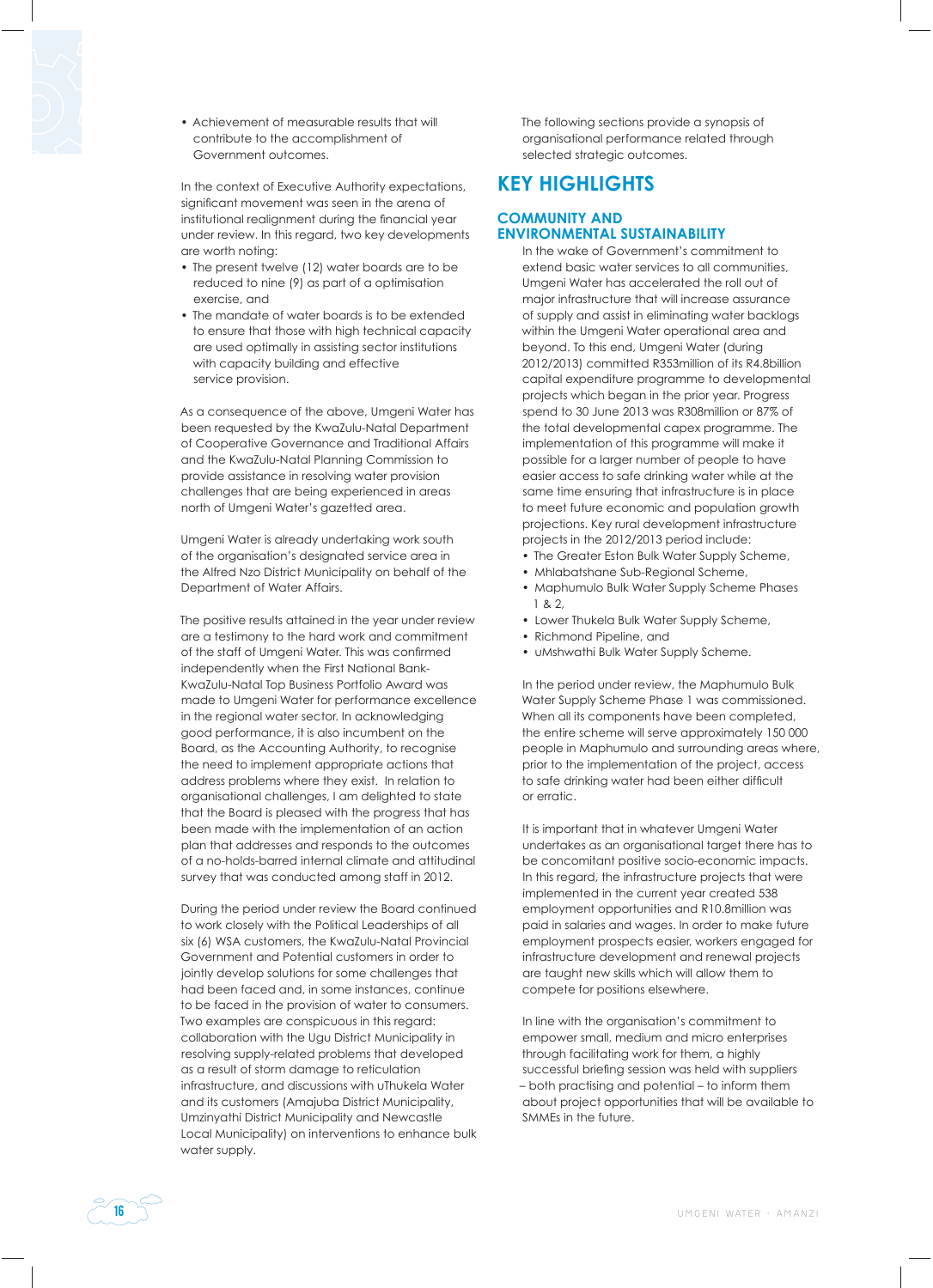As the reporting year under review began, a structured Corporate Social Responsibility Policy was implemented and a Corporate Social Investment Committee formed to review requests for CSI funding. To date, eight projects have been funded, or are under consideration for funding, in an endeavour to empower marginalised communities.

Umgeni Water's community outreach also resulted in 4 362 children from seventy-two (72) educational institutions being hosted at the organisation's water classrooms, where they learnt about Umgeni Water's role in water services provision and were provided with information about water sector related careers. The Board is also delighted to report that a school in Molweni, Durban, Bazamile Primary School, which is under resourced, has received a fully equipped library resource centre from Umgeni Water. Learners at this school now have access to state-of-the art computers and ancillary equipment.

#### **FINANCIAL SUSTAINABILITY**

Umgeni Water is defined as a National Government Enterprise under Schedule 3B of the Public Finance Management Act (PFMA) which means, inter-alia, that it will provide goods or services in accordance with ordinary business principles and is financed fully or substantially from sources other than from the National Revenue Fund or by way of tax, levy or other statutory funds. It is, therefore, important that Umgeni Water generates its sources of funding while remaining a financially viable entity.

As at 30 June 2013 Umgeni Water remained in a sound financial position and in the financial year under review, revenue increased by 13% to R2.1billion, and the organisation achieved a surplus of R583million. This surplus will be used, among other, to repay debt, to maintain affordable bulk potable water tariffs and to fund investment in bulk infrastructure that will benefit municipalities in meeting future demands and eliminating water backlogs.

However, it is important to note that in achieving the mandate of water service provision and elimination of backlogs in rural areas, the organisation will require the support of Regional Bulk Infrastructure Grant (RBIG) to co-fund the social components of its developmental projects. In 2012/2013, the organisation received R167million RBIG that it effectively deployed in target rural projects.

#### **STAKEHOLDER UNDERSTANDING AND SUPPORT**

Umgeni Water continues to place a high value on stakeholder understanding and support and on customer satisfaction, both of which are among the primary outcomes of its strategy. In the reporting year July 2012 to June 2013, numerous interactions and engagements took place with an array of stakeholders who form the political and executive management nuclei of their organisations. The engagements were structured in nature and set out to achieve, as their key outcomes, the formation of new relationships, consolidation of relationships and enhancement of existing relationships.

Interactions took place with the following stakeholders:

#### **Statutory:**

- The Executive Authority,
- National Treasury
- The Department of Water Affairs,
- The Portfolio Committee on Water and Environmental Affairs,
- The Office of the Premier of KwaZulu-Natal,
- The KwaZulu-Natal Department of Co-operative Governance and Traditional Affairs,
- The KwaZulu-Natal Planning Commission, and
- The KwaZulu-Natal MEC for Agriculture and Environmental Affairs.

#### **Contracted:**

- Political Leadership (Mayor, Deputy Mayor, Speaker and Chair of Infrastructure Committee) of iLembe District Municipality,
- Political Leadership (Mayor, Deputy Mayor, Speaker and Chair of Infrastructure Committee) of Ugu District Municipality,
- Political Leadership (Mayor, Deputy Mayor, Speaker and Chair of Infrastructure Committee) of Sisonke District Municipality,
- Political Leadership (Mayor, Deputy Mayor, Speaker and Chair of Infrastructure Committee) of Msunduzi Local Municipality,
- Political Leadership (Mayor, Deputy Mayor, Speaker and Chair of Infrastructure Committee) of uMgungundlovu Local Municipality,
- Political Leadership (Mayor, Deputy Mayor, Speaker and Chair of Infrastructure Committee) of eThekwini Metropolitan Municipality,
- Staff of Umgeni Water, and
- Organised labour (National, Education, Health and Allied Workers' Union).

#### **Potential Customers:**

- Amajuba District Municipality,
- Umzinyathi District Municipality, and
- Newcastle Local Municipality.

#### **Other Customers:**

- Alfred Nzo District Municipality, and
- Mbizana Local Municipality.

#### **Non-Contracted:**

- Media (mainstream newspapers, radio, television and community newspapers), and
- Civil society (supplier forum; presentation of Annual Report and functions to mark completion of construction of the Maphumulo BWSS and launch of construction of the Greater Eston BWSS and Richmond Pipeline).

In support of Government's objective of regional integration, deliberations were held with the Empresa De Aguase Sanemento (Water and Sanitation Company of Benguela, Angola) and Athi Water of Nairobi, Kenya. The relationship with Empresa De Aguase Sanemento is likely to be formalised through the signing of a Memorandum of Understanding. As an outcome, all the engagements were positive.

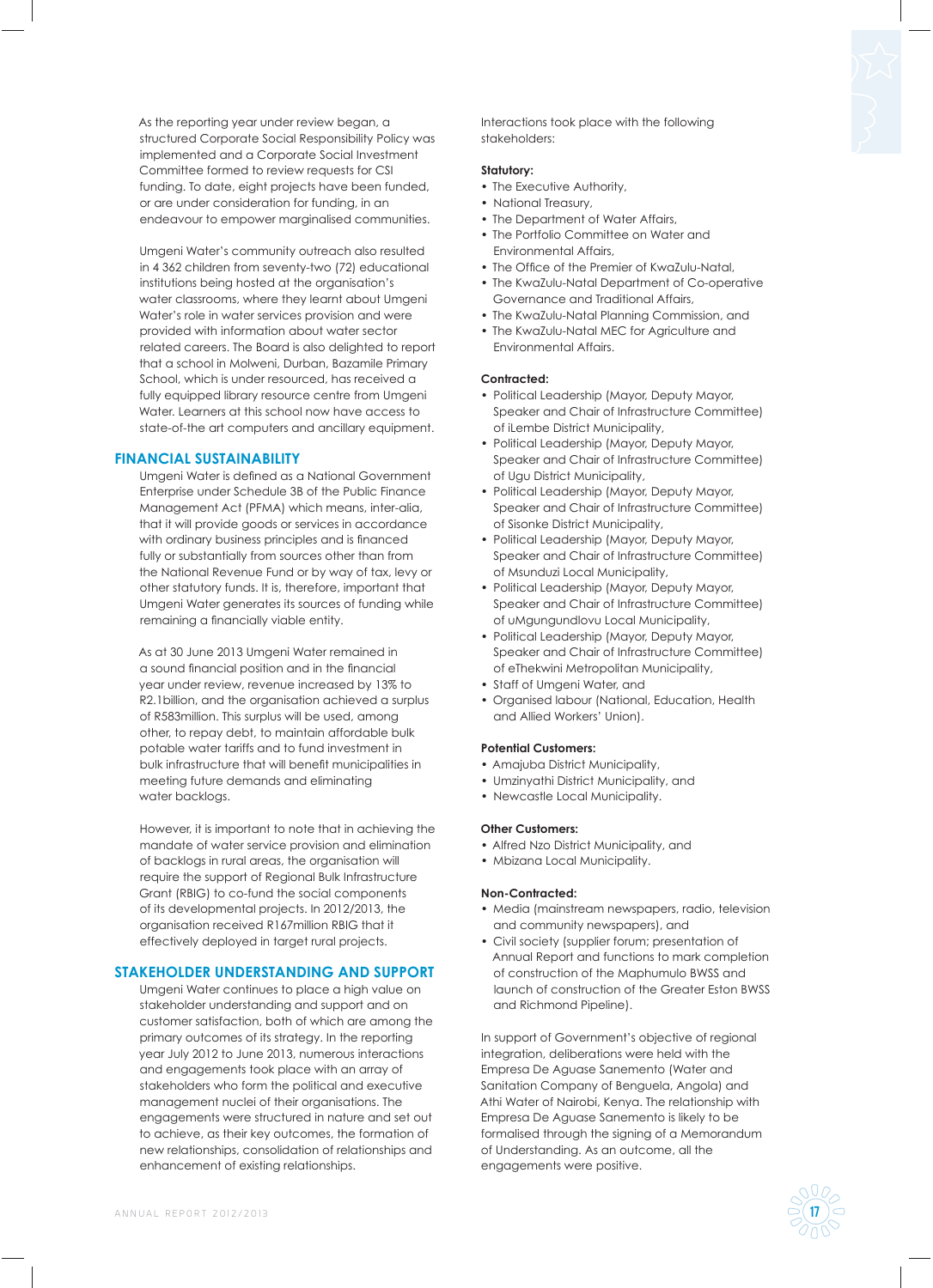

#### **CORPORATE GOVERNANCE**

Board and Board Committee meetings were held according to the organisational Business Cycle and were well attended. (Full details are provided in the Corporate Governance chapter of this Annual Report). The critical issues that were dealt with were the formulation of organisational strategy, oversight of organisational performance and the expectations of the Executive Authority, among others. Members of the Board have skills that are put to good use in providing leadership and guidance in the development of strategy. This is a clear indication that the Board is functioning at a strategic level, and in line with its mandate.

All corporate governance requirements were adhered to, together with compliance with the Water Services Act (No. 108 of 1997) and Public Finance Management Act (No. 1 of 1999), internal policies and King III Code of Governance Principles, 2009. As part of continuous focus on good governance, performance evaluations are conducted for Board members through a combination of self-assessment and peer review. The performance of the Board and Board Committees are also assessed and the evaluation reports that emerge from this process are submitted to the Minister of Water and Environmental Affairs.

#### **RISKS, CHALLENGES AND OPPORTUNITIES**

By the time this Annual Report is published, the General Manager: Finance, Nica Gevers, will have left the organisation due to her contract reaching its end. On behalf of the Board, I want to thank her for her contribution to Umgeni Water, both as General Manager: Finance and for a period as Acting Chief Executive. I am pleased to announce that the process for the selection of Ms Gevers' successor has been completed, culminating in the appointment of Thami Hlongwa as General Manager: Finance. I want to extend a warm Umgeni Water welcome to him.

Four key strategic thrusts have been set for the year ahead and beyond:

- Identify and evaluate new business opportunities,
- Enhance the current level of organisational performance,
- Strengthen relationships with all stakeholders, and
- Continue to enhance the position of the organisation as the leader of the water sector in KwaZulu-Natal.

Under the guidance of the Board, Umgeni Water will accelerate the above with the implementation of appropriate strategies. Key among the initiatives is the development of a focused growth and expansion strategy and a series of high-level engagements with stakeholders in all three tiers of Government and with potential customers.